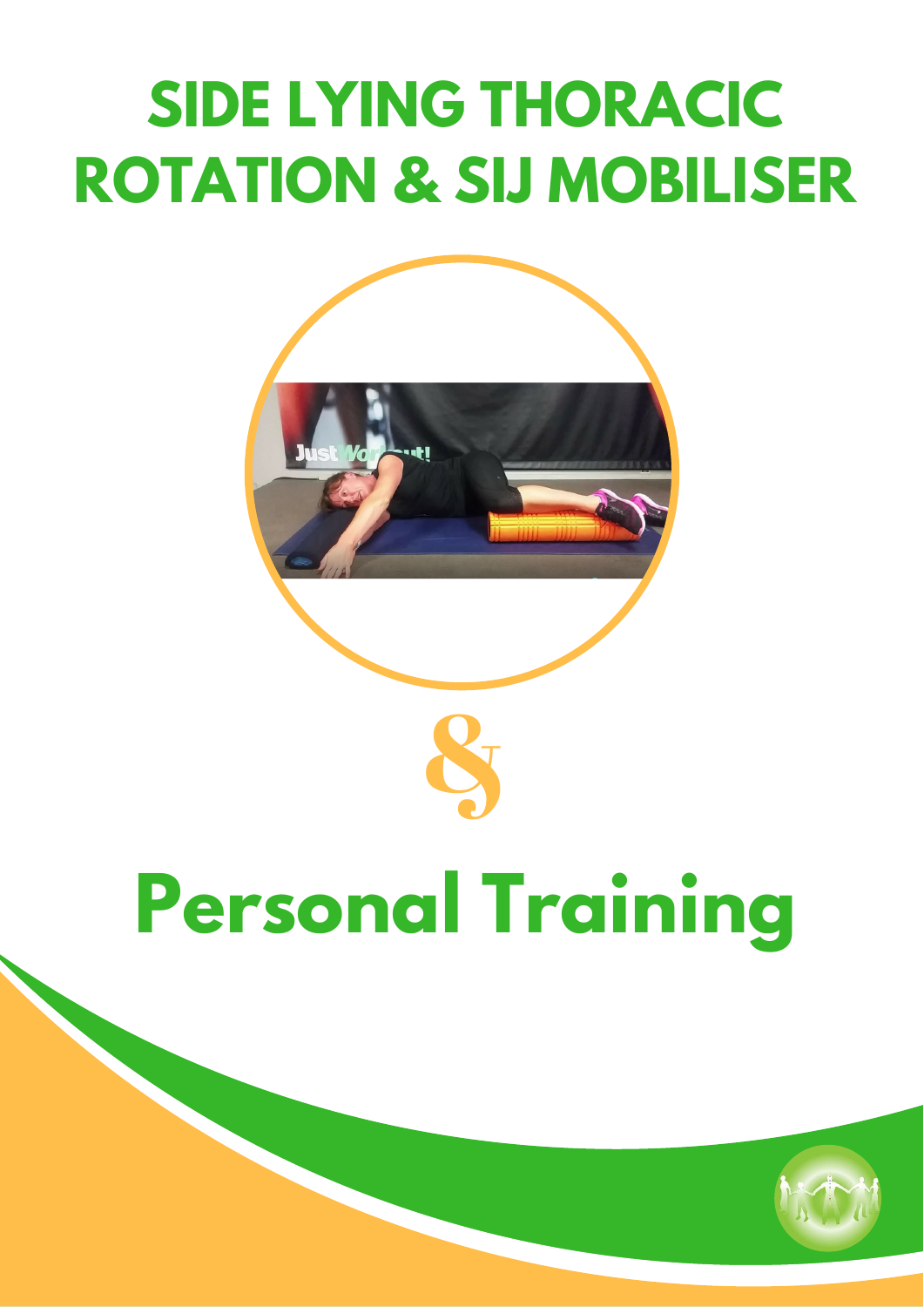## **Side Lying Thoracic Rotation & SIJ Mobiliser**

## I want to share with you one of my favourite thoracic or trunk mobilisers and how you can add value to it by layering in a sacroiliac joint mobiliser.

[Watch this video by the same title under the Video tab to see Ginera demonstrate this technique/exercise first hand.]

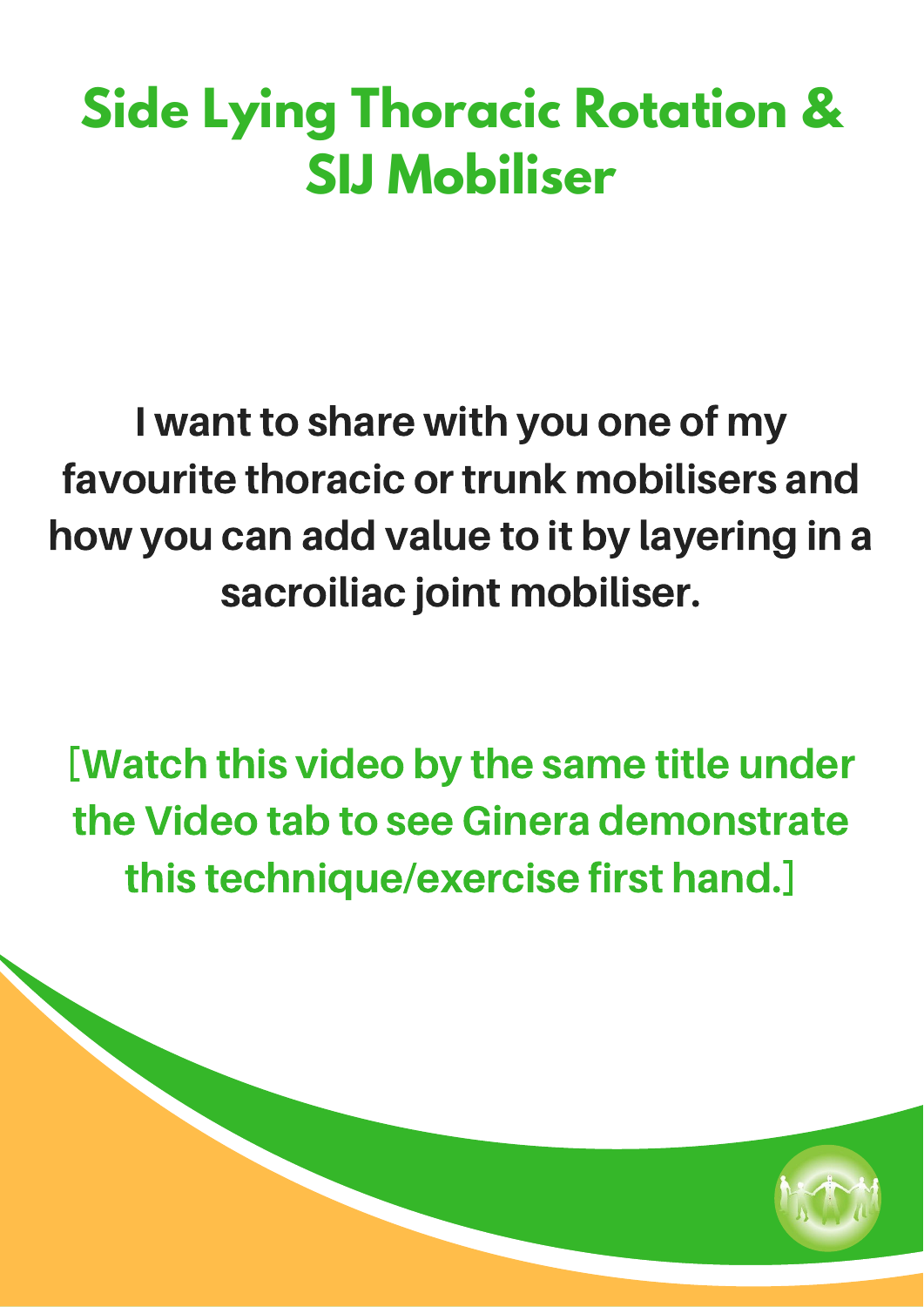



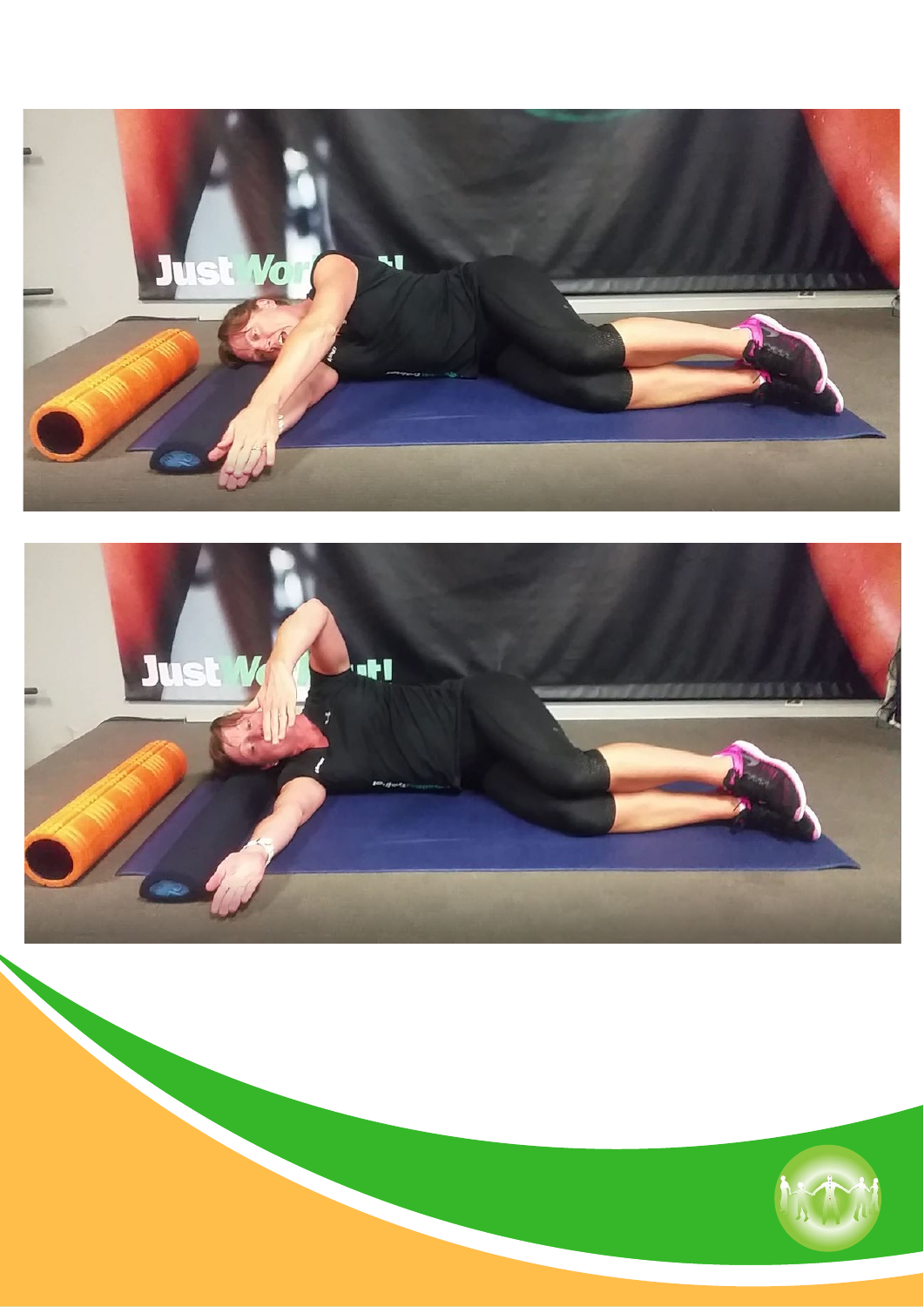The sacroiliac joint is a part of the spine that is between the lower back, the lumbar and the tailbone. This was also one of my go to movements when I was pregnant as well.

In terms of what you need as a set up, is a firm pillow or a half foam to support your head.

We are going to lie on our side with our head, shoulders and our pelvis aligned.

Our legs at 90 degrees forward and our arms outstretched in front of us, with the wrists in line with the shoulders.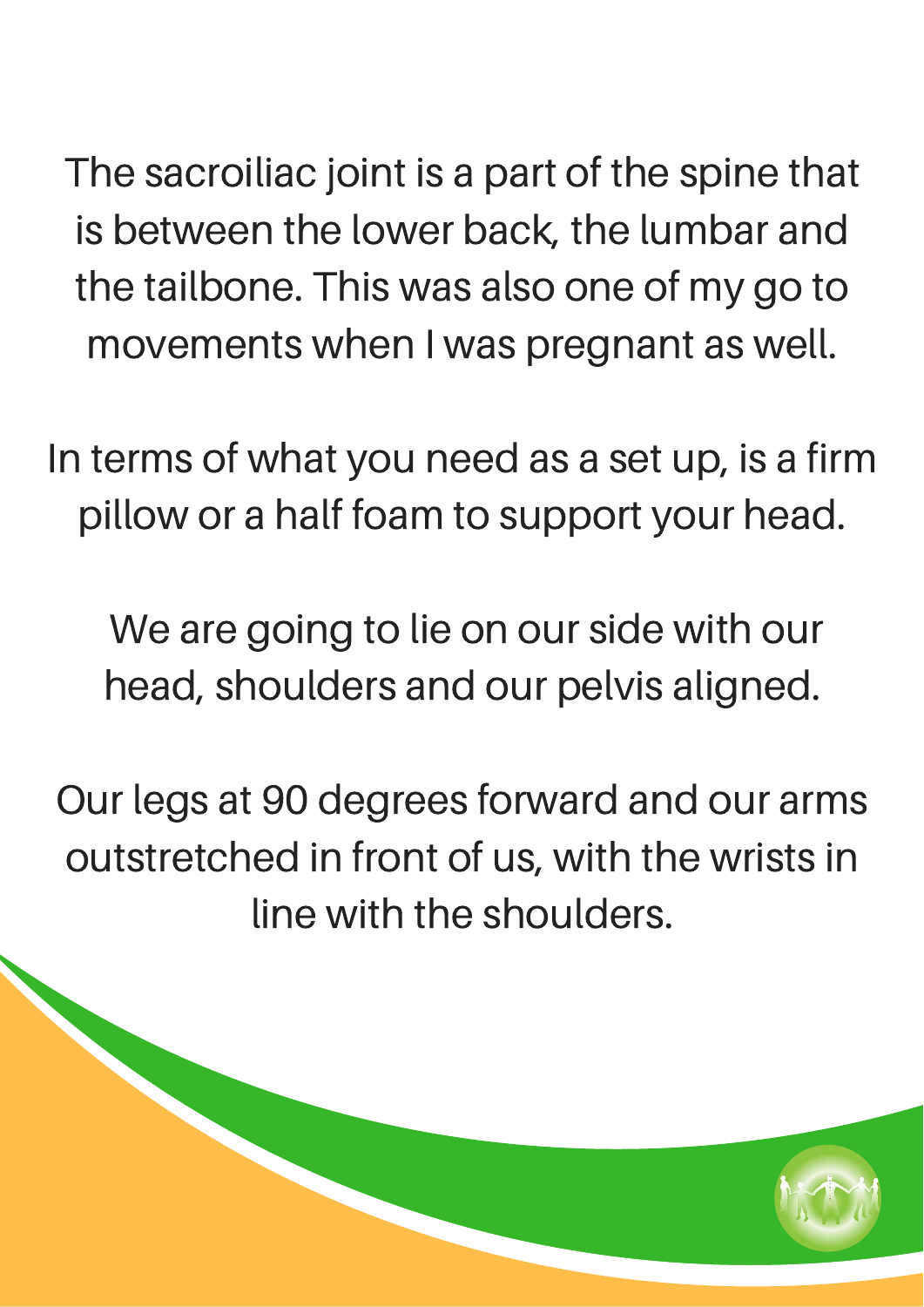In terms of the movement, we want to inhale as we reach our top palm forward.

Opening up the space between the shoulder blades, and then exhale as you turn through your breast bone, rotating the trunk, keeping your gaze at the palm, to keep your neck in line with the spine and turn to a position where you feel comfortable.

Inhale as you return to the start, reaching the fingertips forward.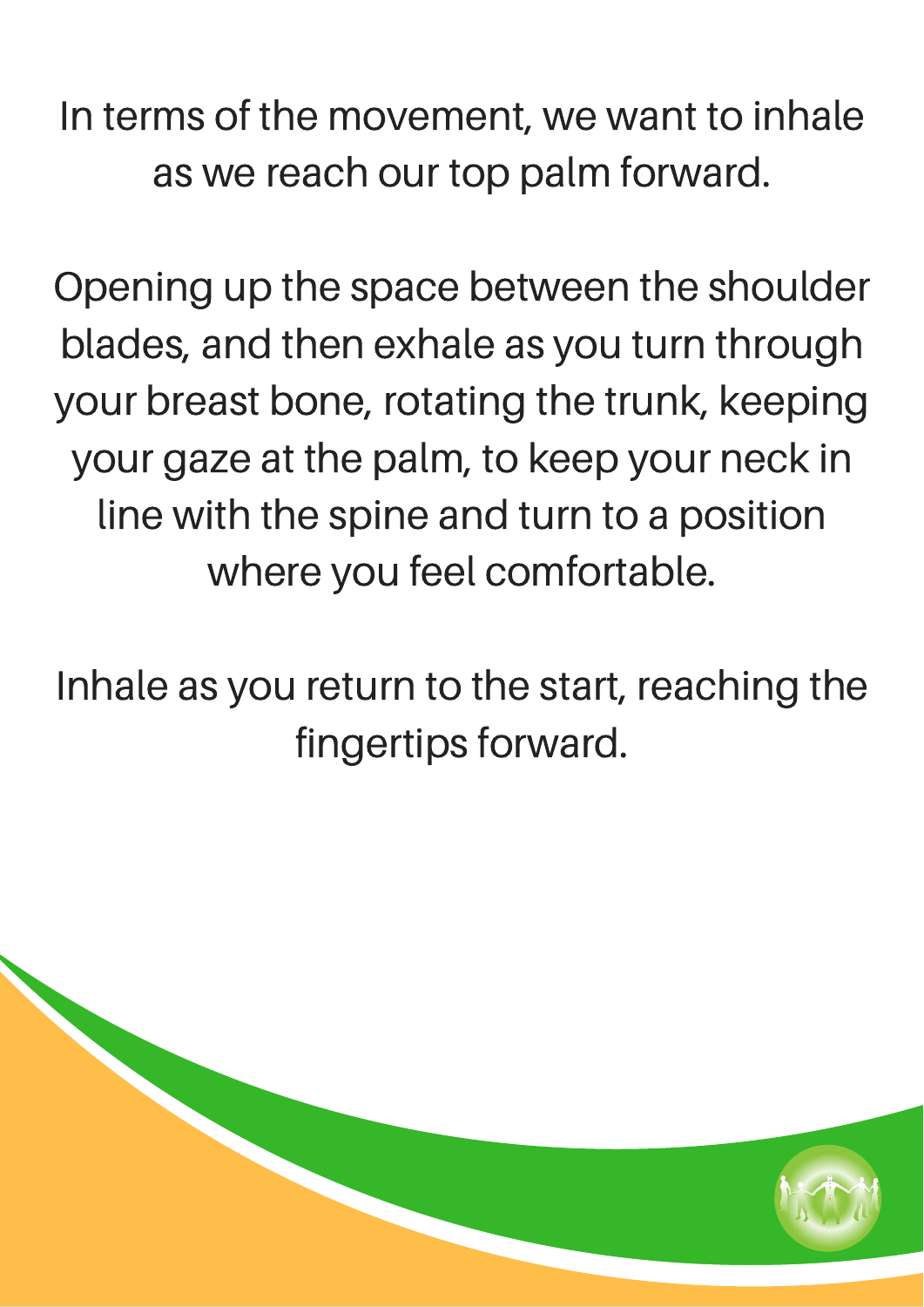Do this again. Make sure you keep your pelvis in a locked position (not rolling it backwards).

In terms of layering in the sacroiliac joint mobiliser, you can get a full foam roller and place it underneath your top leg at 90 degrees for support.